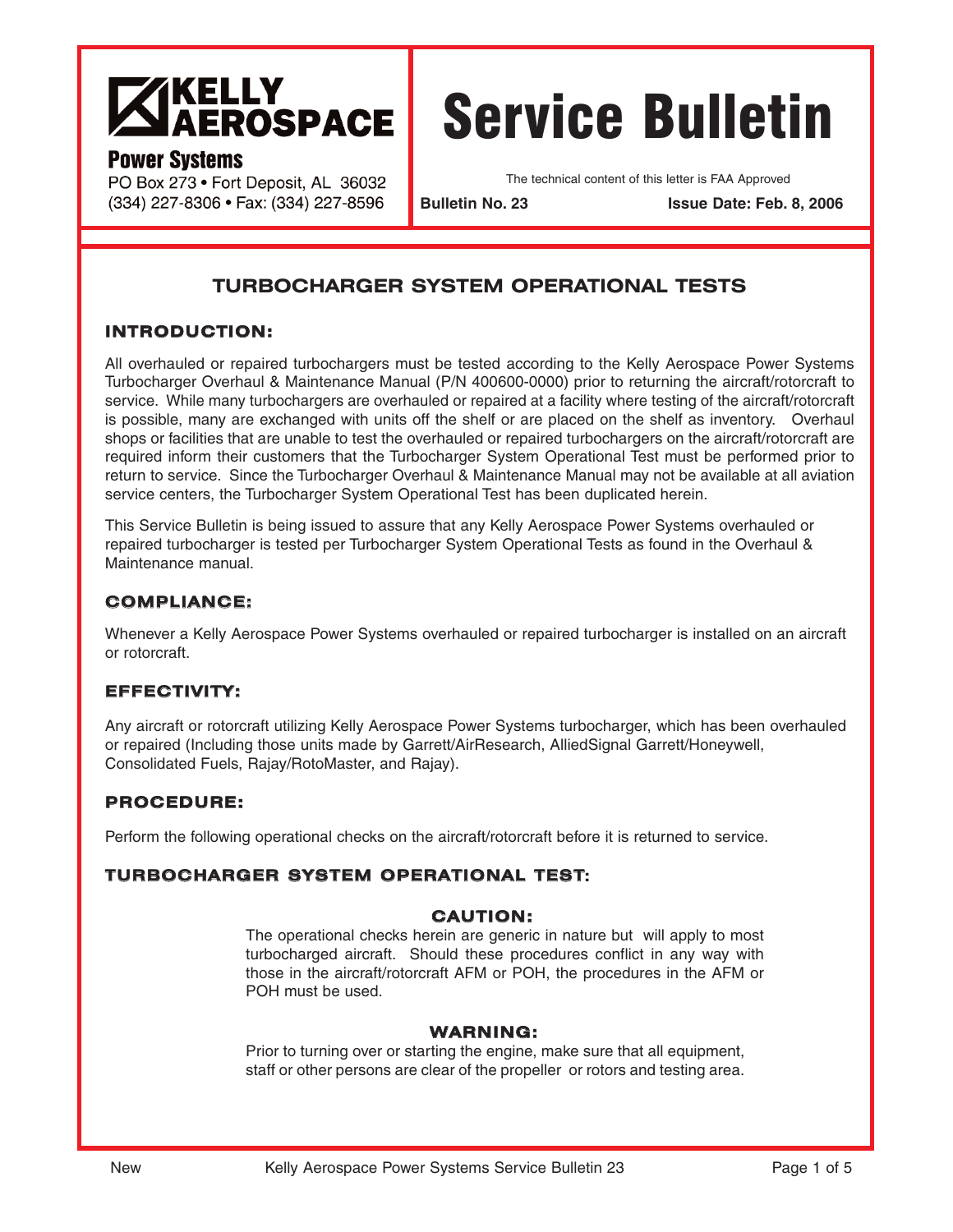# **PROCEDURE: (cont'd)**

## **PRE-LUBRICATION OF TURBOCHARGER:**

All overhauled or repaired turbochargers must be pre-lubricated prior to installation and prior to engine start. Preheat engine in extremely cold conditions.

- A. Just prior to mounting, prime the turbocharger with engine oil by filling the oil inlet of the turbocharger bearing housing and rotating the T-wheel by hand to coat the bearings.
- B. Make sure the oil inlet line is clean and free of obstructions. Crank the engine over with the ignition off and the fuel in the idle cut off position until oil comes out of the turbocharger drain line. Connect the drain line. Start the engine and observe oil pressure. Should oil pressure not rise to 10 psi within 5 seconds, shut engine down and investigate the cause. When proper oil pressure is reached, idle the engine for 5 minutes minimum. Shut engine down and check for oil leaks.

## **GROUND RUN AND SETUP:**

Perform a ground run-up to check basic performance and integrity of the turbocharging system. Prior to accomplishing this procedure, check the appropriate aircraft service or maintenance manual for the ground run procedures and check the appropriate AFM or POH for the applicable preflight procedures. Should these tests reveal improper conditions, additional information on troubleshooting, may be found in the Kelly Aerospace, Aircraft Turbocharger and Control Systems Reference With Troubleshooting Guide Handbook, P/N 400888-0000.

#### **WARNING:**

Prior to starting and running the engine, make sure that an appropriate testing area is selected and that all equipment, staff or other persons are clear of the propeller or rotors.

## **CAUTION:**

It is not advisable to perform the ground run-up or Pre-lubrication on an overhauled or repaired turbocharger in extremely cold weather conditions. Preheat the aircraft prior to accomplishing these tests.

- A. Before beginning these tests, read the applicable sections of the appropriate service or maintenance manuals as well as the AFM and POH regarding run up procedures. Should any step herein conflict from the AFM or POH procedures, use that information.
- B. Start the engine and observe oil pressure. Should oil pressure not rise to 10 psi within 5 seconds, shut engine down and investigate the cause. When proper oil pressure is reached, idle the engine for 5 minutes. Allow the oil temperature to stabilize at 120 deg. F (or as called out in the AFM or POH) and the oil pressure above 10 psi. Stay within the minimum and maximum limitations!

#### **Note:**

Blue or white smoke may appear from the exhaust during initial start and run up. Unless the smoke is extreme or appears in combination with an oil pressure drop, it can be considered normal. Lubricants used in assembly may make light smoke for up to 30 minutes operation.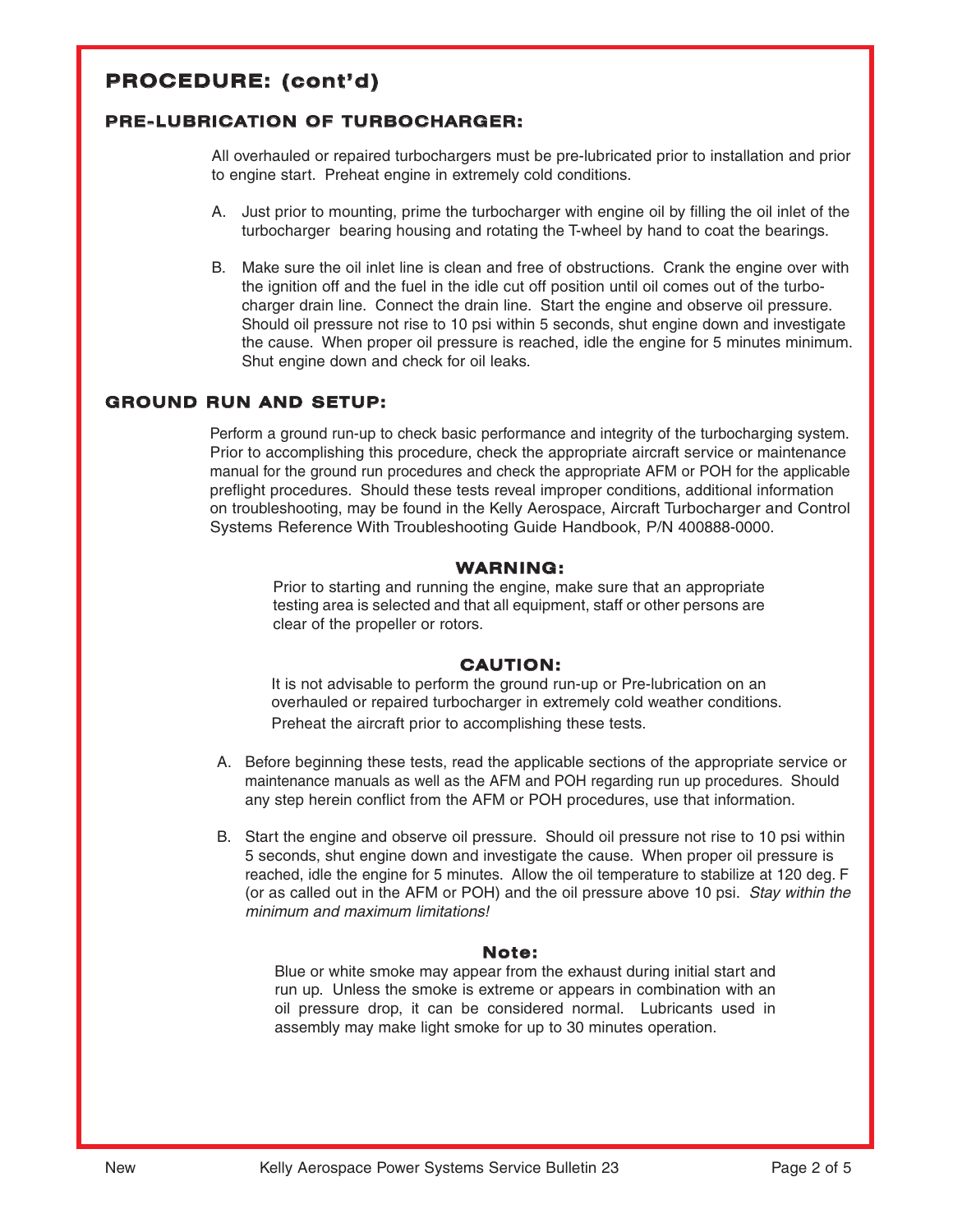# **GROUND RUN AND SETUP: (CONT'D)**

- C. Advance the throttle slowly in 500 RPM increments until takeoff power is reached. Pause at each RPM step and allow the engine to stabilize (the turbocharger will lag slightly). At each RPM step, observe oil pressure, oil temperature, TIT/EGT, and manifold pressure (MAP). These indications should not fluctuate but remain steady. Oil pressure above idle should be a minimum of 30 psi. Take care not to overboost the engine when approaching takeoff power, throttle movement at power is sensitive. Consult the applicable AFM or POH and determine and record TIT/EGT and MAP at takeoff power.
- D. Retard the throttle slowly to idle. Great care should be taken not to reduce power rapidly. For 400 series (Garrett style) turbochargers, operate the engine at idle for 3 to 5 minutes to allow the turbine wheel to slow down. No idle time is required on 600 series (Rajay/RotoMaster style) turbochargers.
- E. Shut down the engine and inspect for oil leaks and general security. If installed, tap V-band coupling to assure seating and re-torque nut. (See Table 1 page 5) If proper TIT/EGT or MAP was not achieved, investigate cause. Compare all engine parameters to the requirements in the AFM or POH and if necessary, perform an engine setup per the applicable aircraft service or maintenance manual. If required, repeat this check.

## **OPERATIONAL FLIGHT TEST:**

## **WARNING:**

The operational flight test must be performed by an appropriately rated, current pilot familiar with the aircraft/rotorcraft and the requirements and limitations of the AFM or POH.

Perform a flight test to confirm operation of the turbocharging system. While there are many types of turbocharging systems, they can be categorized as Manual or Automatic.

MANUAL SYSTEMS: The most basic form of manual control is the fixed bleed system which allows exhaust gas to continuously escape through an orifice of predetermined size. The size of the orifice determines the critical altitude of the engine. More complex manual systems will have a method to adjust the wastegate through use of a vernier cable. These systems may or may not incorporate a pressure relief valve so great care must be taken not to overboost the engine.

AUTOMATIC SYSTEMS: The automatic systems that control turbocharger operation use air pressure sensors installed at various points in the induction system. They in turn will cause changes to the oil pressure that controls the position of the wastegate. There are many different systems therefore, it is very important that the mechanic and pilot understand what manifold pressures he should expect when full throttle is applied for takeoff.

PRECAUTIONS:

- 1. Do not exceed the red-line temperature limitations during takeoff, climb and max performance cruise power operation.
- 2. Keep the cylinder head temperature (CHT), Oil temperature, turbine inlet temperature (TIT or EGT) below the max limits stated in the aircraft AFM or POH .
- 3. Whenever mixture is adjusted, rich or lean, it should be done slowly.
- 3. Unless it conflicts with the aircraft AFM or POH, always return the mixture slowly to full rich before increasing the power setting.
- 4. At all times, caution must be taken not to shock cool the cylinders. Do not allow a CHT change of more than 50 deg. F per minute.
- 5. The throttle(s) must be operated smoothly or the engine(s) will surge. Smooth and steady operation of the mixture control will assure that TIT/EGT limits are not exceeded.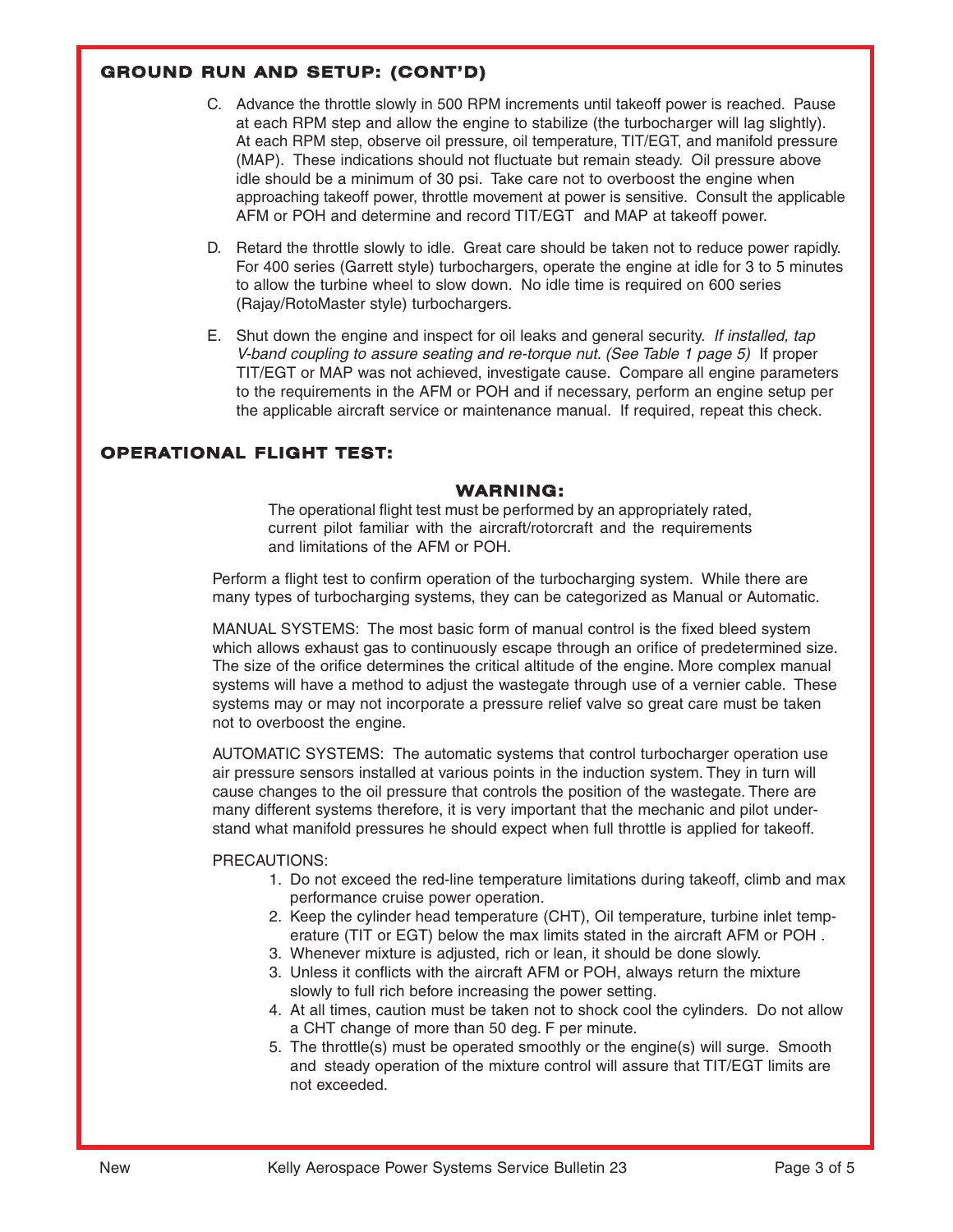# **OPERATIONAL FLIGHT TEST: (CONT'D)**

Prepare the aircraft for the test flight. Perform a preflight and run up according to the appropriate aircraft AFM or POH. Proceed with normal takeoff. Due to the special nature of rotorcraft, the flight test may be substantially different, however a basic check of performance per the AFM or POH must be applied.

- A. TAKEOFF: Using AFM or POH data, establish a max power takeoff and record engine parameters with close attention to MAP. If applicable reduce power within time limits. Manual systems will require constant attention. Extreme care must be taken not to overboost the engine. Should an overboost occur, refer to the latest revision of Lycoming Service Bulletin 369 or Teledyne Continental Motors Service Bulletin 67-12.
- B. CLIMB: Using AFM or POH data, establish max power climb, record the engine parameters each 1000 feet, with close attention to MAP and TIT/EGT. Remember, to increase power, enrich the mixture, increase RPM, and then MAP. Maintain a consistent climb until critical altitude is reached, however do not exceed max CHT. Without changing power setting, climb above critical and note that MAP decreases.
- C. CRUISE: Using AFM or POH data, establish a max performance cruise and then an economy cruise setting. Record engine parameters, fuel flow, and aircraft speed. Compare to the AFM or POH published information.
- D. DESCENT AND LANDING: Using AFM or POH data, descend and land. Please note, manual systems will require constant attention. For decent, do not pull throttle(s) back rapidly, do not allow a CHT change of more than 50 deg. F per minute, and remember to decrease power decrease MAP and then RPM. For landing, follow the procedures in the AFM or POH.

## **RETURN TO SERVICE:**

After landing, determine turbocharger performance using the data recorded. Any discrepancy noted must be investigated and a remedy applied before returning the aircraft to service. In most cases, improper or low performance will be related to conditions other than the turbocharger, in order of importance, consult the aircraft service or maintenance manual, Kelly Aerospace, Aircraft Turbocharger and Control Systems Reference With Trouble-shooting Guide Handbook, P/N 400888-0000, and the Kelly Aerospace Overhaul manual. If the operational test procedures are satisfactory, make the appropriate logbook entries and return the aircraft to service.

# **DISPOSITION OF INVENTORY:**

Any turbocharger which has been overhauled or repaired and placed in inventory must be delivered with a copy of this Service Bulletin. Download the Service Bulletin file at http://www.kellyaerospace.com/, select service bulletins and turbocharger system components. Additional copies may be made from the file.

# **CONTACT INFORMATION:**

If you have any questions concerning the instructions in this service bulletin, please contact Kelly Aerospace Power Systems Technical Support at 888-461-6077.

Questions concerning aircraft or rotorcraft service or operation must be forwarded to the applicable manufacturer of that product.